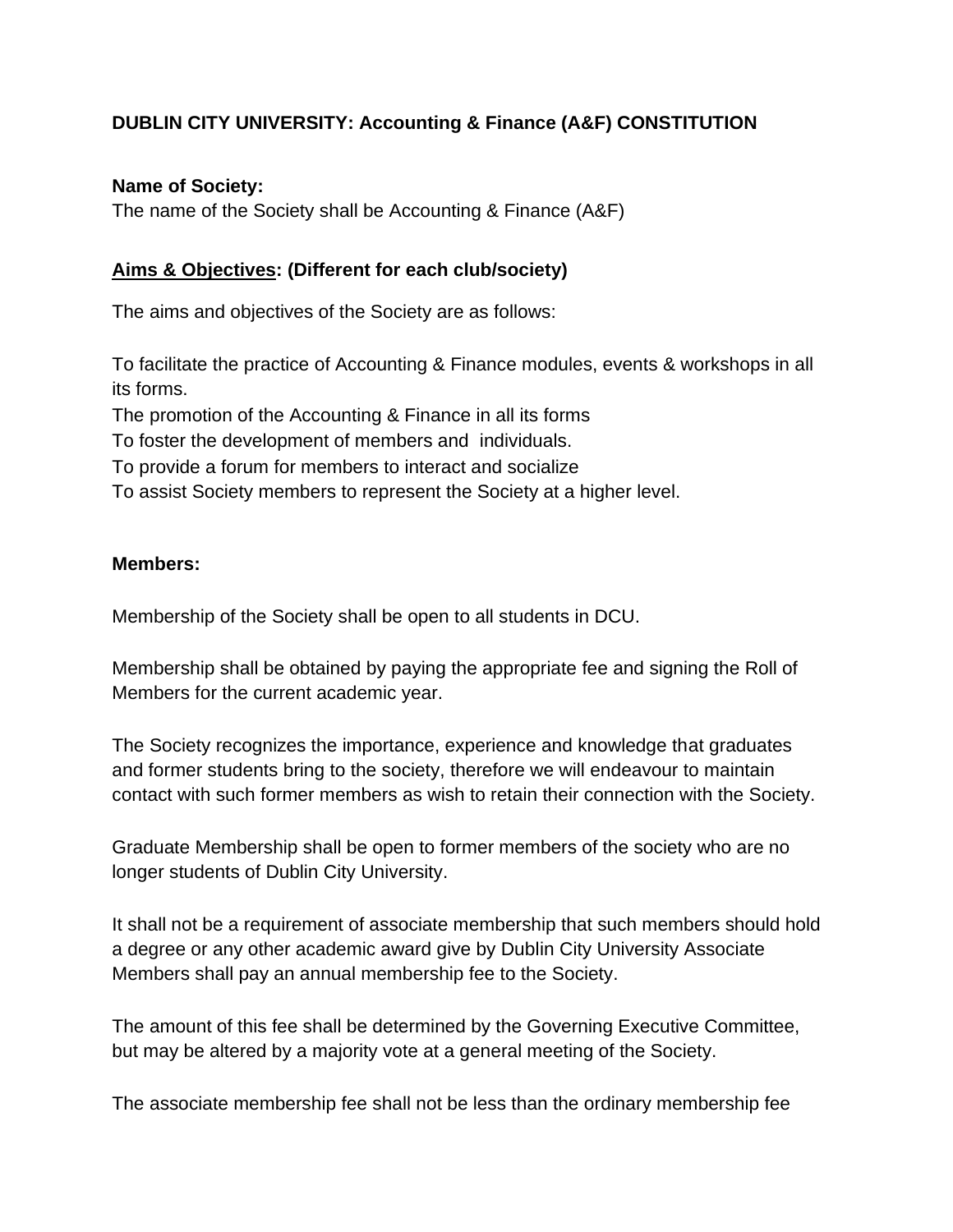and no more than 10 times the ordinary membership fee.

Associate Members shall be ineligible for election to the society's governing committee Associate Members shall be entitled to attend all general meetings of the society.

Voting rights of associate members at general meetings shall be determined by the Governing Executive Committee and may be altered by a majority vote at a general meeting of the society.

Other rights of Associate Members shall be determined by the Governing Executive Committee but may also be granted or revoked by a majority vote at a general meeting of the Society

The rights of an Associate Member shall not exceed those of an ordinary member of the society

All members shall be bound by this constitution

#### **Governing Executive Committee**

The Society shall have a Governing Executive Committee (The Committee).

The Committee shall run the society of behalf of its members and in accordance with the aims and objectives and in compliance with the regulations set down by the Societies & Publications Committee.

Although decisions should be arrived at by the consensus of the committee (where possible), committee decisions shall be decided by majority voting. A quorum shall be 2/3 of committee members.

The Committee shall consist of: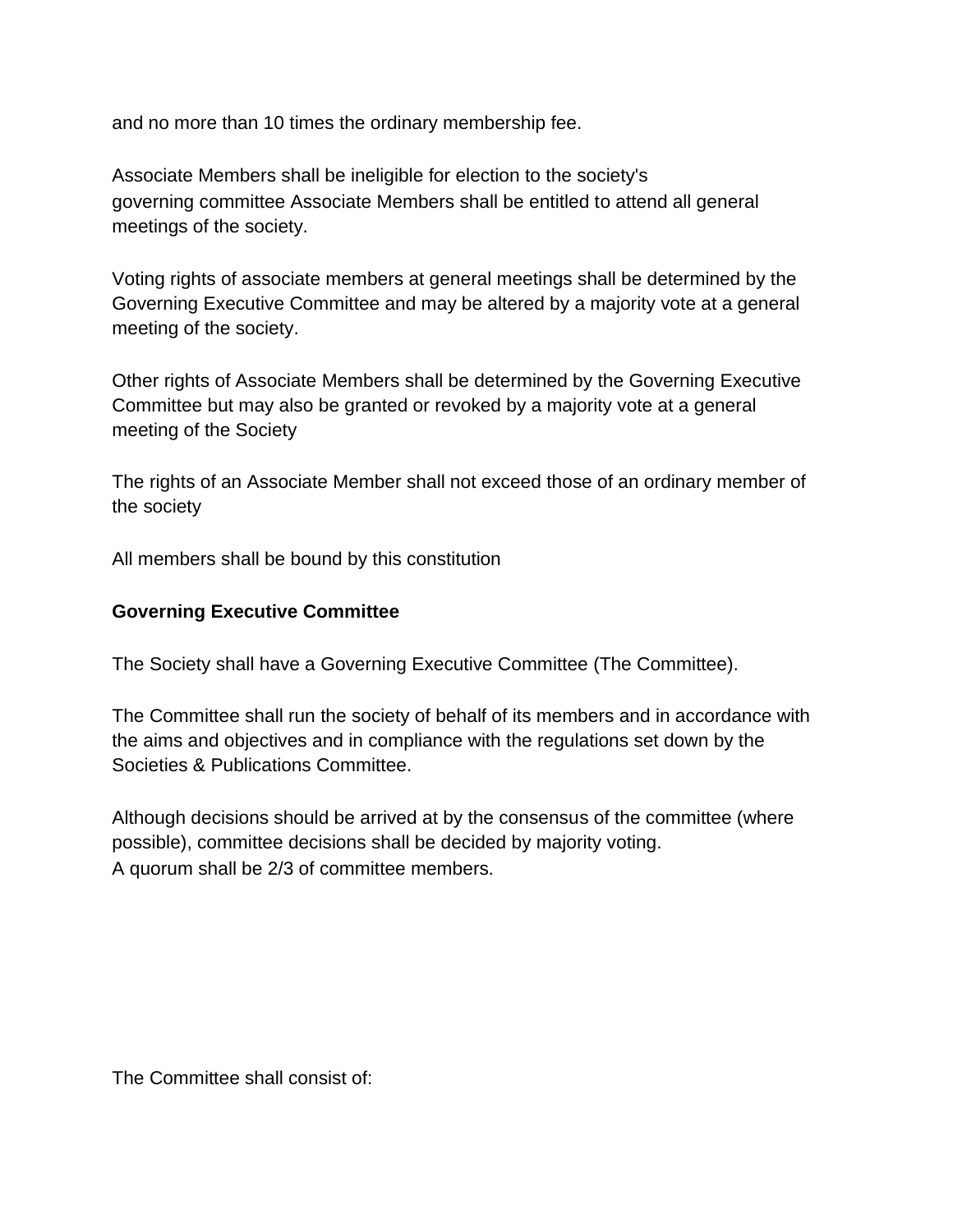**Chairperson** Vice-Chairperson **Secretary Treasurer** Public Relations Officer Events/ Ball Manager 1st Year Liaison Office Sponsorship Officer Promotions Team Manager Inter Society Officer Graphic Designer

The Term of Office of these elected officers shall be one academic year. A person shall not hold the same office for more than 2 successive years.

## **Election of the Governing Executive Committee:**

The Committee Members shall be democratically elected at the Annual General Meeting (AGM) or at an Extra-ordinary General Meeting (EGM). To seek election to the Committee, each candidate must have 2 nominations by current members of the society.

### **Duties of the Governing Executive Committee:**

6.1 The Chairperson shall be the Chief Officer of the society whose functions include chairing all meetings of the committee and officiating at meetings of the society.

6.2 The Chair of any meeting shall have an ordinary vote at committee meetings and meetings of the society. In the event of a tied vote on any matter she/he shall have the casting vote.

6.3 The Vice-Chairperson shall assist the Chairperson in all their duties.

6.4 The Vice-Chairperson shall assume the duties of the Chairperson (unless otherwise directed by a general meeting of the society) in the event that the Chairperson is absent or is unable to perform their duties.

6.5 The Secretary's function shall be to deal with all correspondence and records of the society.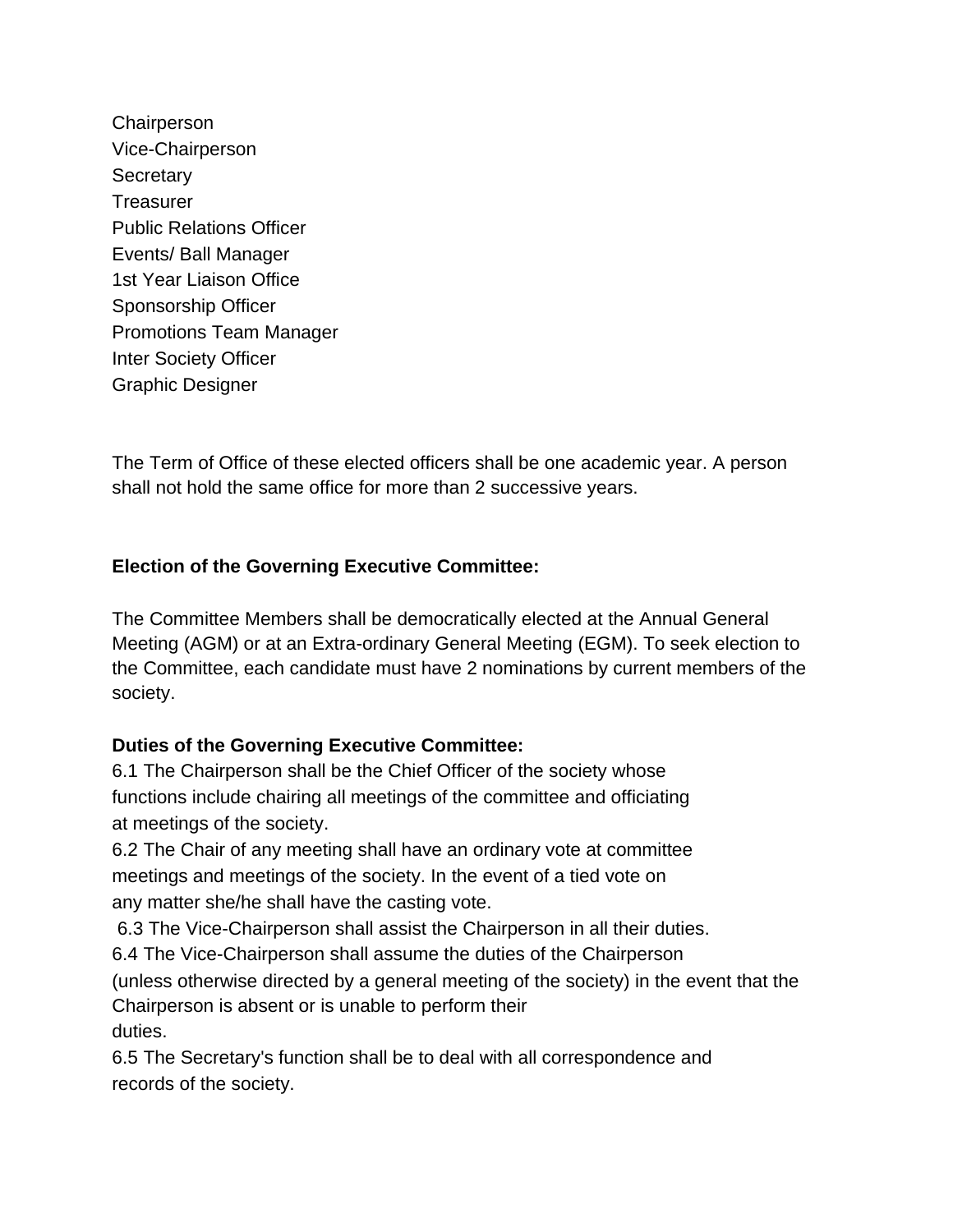6.6 The Secretary keeps minutes of all committee meetings, of all general meetings, of the Annual General Meeting or any other meetings relating to the business of the society when requested by the committee

6.7 The Secretary may keep a record of authorization of expenditure.

6.8 The Secretary shall give notice to all members of the society's meetings, events, and functions.

6.9 The Secretary shall assist the Public Relations Officer (PRO) to organize fund raising events and sponsorship where necessary.

6.10 The Treasurer's function shall be to administer the funds of the society and to maintain accounts and budgets.

6.11 The Treasurer shall be responsible for the maintenance of accounts subject to the decision of the committee in compliance with the regulations set down by the Societies & Publications Committee of DCU.

6.12 The Treasurer shall keep full records of income and expenditure of the society. The Treasurer shall also keep a record of who authorized various expenditures and shall issue receipts.

6.13 The Treasurer shall sign all cheques and withdrawal forms for the Society's bank account.

6.14 Where the Treasurer is decreed as unavailable, another designated person may sign cheques and withdrawal forms for the society on consultation with the Societies & Publications Committee.

6.15 The Public Relations Officer (along with the Secretary) shall be responsible for the advertising of all functions of the society through all means possible.

6.16 The Public Relations Officer (along with the Secretary) shall deal with external correspondence and maintain records of the contribution outside bodies have had for the society and to give notice of all members of these contributions.

6.17 The Events Manager/ Ball Manager shall be responsible for coordinating and organising the societies events including their annual ball.

6.18 The 1st year Liaison will be the voice of first year students on the committee. 6.19 The Sponsorship Officer will be responsible for raising sponsorship to run the society events and workshops.

6.20 The Head of Promo team will play a pivotal role in ensuring students who are a member of the promotions team feel part of the team, are up to date on what the society are currently doing and liaise with the committee and the promo team on any promotion needed for events and workshops.

6.21 The Inter Society Officer will be responsible for keeping in contact with all other DCU clubs and socs and seek out opportunities for collaboration.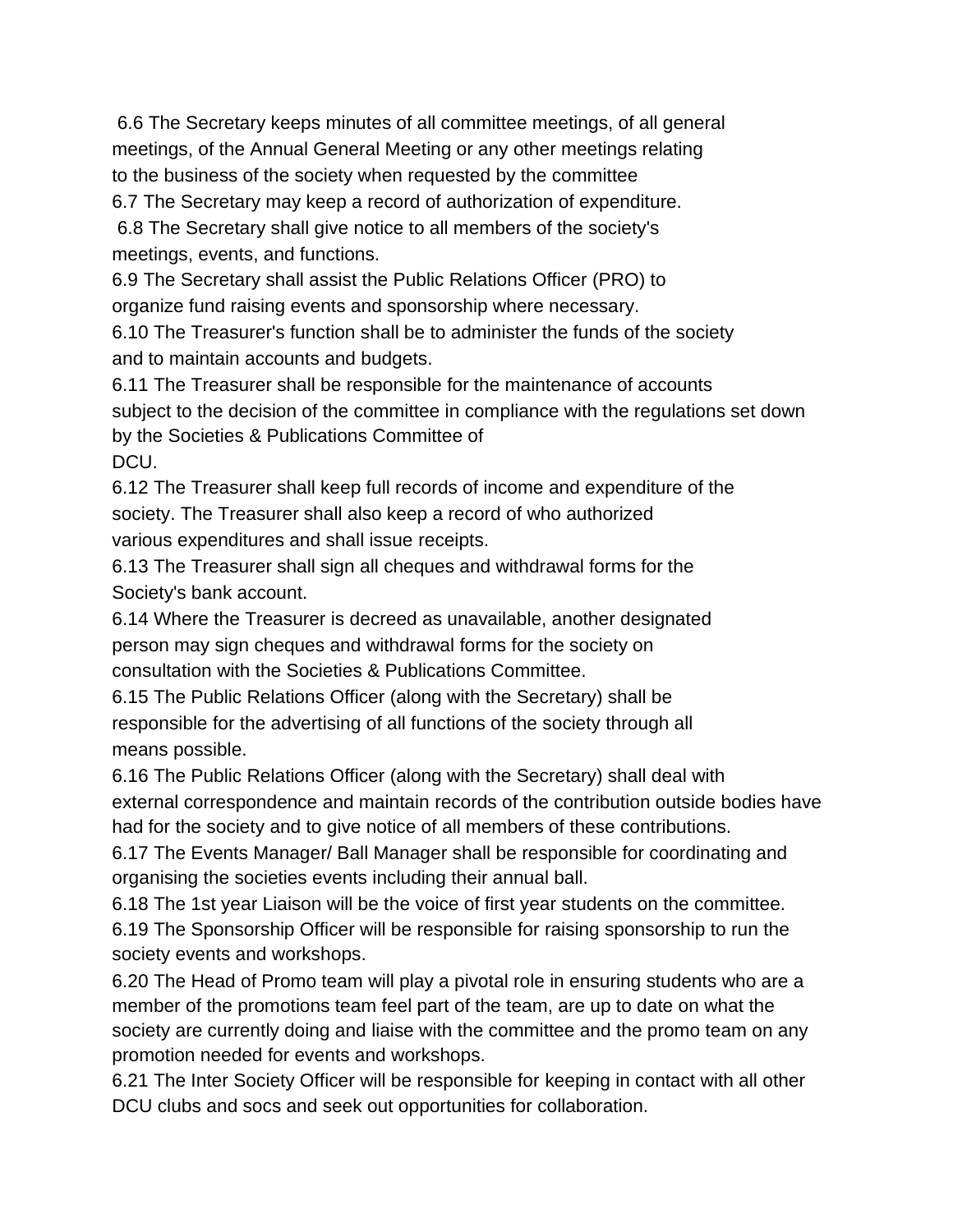6.22 The Graphic Designer will be responsible for all poster, social media and video design, production and editing.

## **Dismissal and Resignation of Committee Members:**

No member of the committee shall be dismissed from office unless:

• Written notice of a resolution to seek such a dismissal, signed by

10% of the members of the society is received 4 working days prior to a general meeting at which such a resolution shall be debated. 2/3 of the Governing Executive Committee may also call a meeting to debate the dismissal of another committee member.

A resolution to dismiss a committee member shall be passed by a simple majority vote at the relevant and quorate meeting. A committee member wishing to resign must submit a letter in writing declaring that intention to resign to the Secretary, who will immediately inform the committee as a whole. The responsibilities of that person shall be delegated to other committee member(s) until a by-election can be held to reelect a new person to the position.

# **Meetings:**

There shall be an Annual General Meeting (AGM) held each year. The AGM shall be held no later than in the final month of the Academic year where the main committee members will be elected (where possible). Elections for the offices of the Governing Executive Committee shall take place at this meeting. A quorum of the meeting shall be 2 Governing Executive Committee members. The business of the AGM shall include elections of relevant Executive Governing Committee as well as annual reports from the outgoing Governing Executive Committee (which should include a Treasurer's report on the finances of the society). An Extra-ordinary General Meeting (EGM) shall be convened if:

• A quorum of the Governing Executive Committee requests such a meeting in writing.

A vacancy on the current committee occurs and there is a need to elect a replacement.

Elections for the offices of the Governing Executive Committee shall take place at the AGM or EGM (where relevant). Notice of all meetings shall be given to the membership at least 3 working days prior to the date of the meeting. At a meeting, a member may propose a resolution relating to the business of the Society. The resolution shall be voted on by a show of hands and a declaration by the Chairperson that the resolution is carried (unless a secret ballot is demanded by any 5 members)